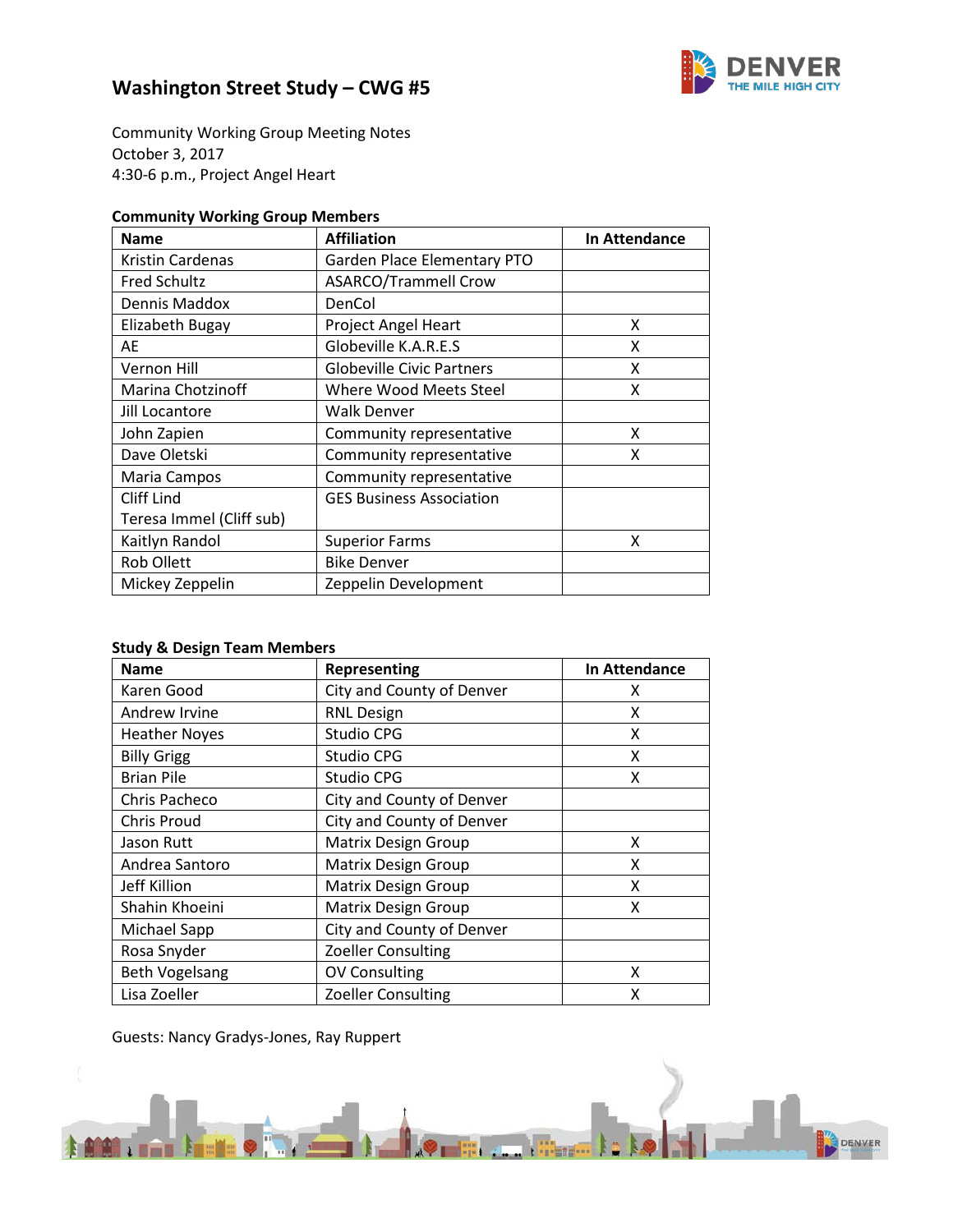

## **Introduction:**

Due to a conflict with the Brighton renaming meeting our team scheduled the CWG #5 from 4:30PM to 6:00 PM. With the different hours, the meeting followed a different format than the previous meetings. The team had stations set up for review by the CWG members. There was no presentation or round table discussion. This format allowed members to attend at different times and participate in commenting on the process. The following stations were used to solicit feedback:

- Corridor plan and typical sections of Washington Street
- Future and existing bike connections
- Truck Routing Options
- Character / Placemaking Washington Street

## **Corridor Plan and Typical Sections:**

The team walked members of the CWG through the project corridor layout and requested comments on the presentation and format of the presentation.

Ray: Comments summarized below:

- The area under I-70 could be shifted to the east and an additional left turn lane could be added if needed.
- Would have preferred a section that stays within the limits of the existing ROW.
- His property would potentially be impacted based on the conceptual layout of the roadway.
- Felt that walking through the exhibit and showing the conceptual improvements was an effective way of communicating the plan.

John Zapien: Comments summarized below:

- John felt that walking through corridor was an effective way of communicating the conceptual plan intent.
- Suggested that we include some of the information in the presentation at the beginning of the public meeting to get people oriented to the different areas of the project.
- Limiting the impacts to buildings was a good approach.

Vern Hill: Comments summarized below:

- Vern Hill voiced concerns about the three-lane cross section shown for Washington. He felt that with growth and development related to the build out of the National Western Center complex, as well as the surrounding neighborhood, that Washington Street should be designed to accommodate higher traffic volumes with at least two lanes in each direction.
- Vern mentioned his desire for additional traffic projections for Washington tied to future NWC plans and special event congestion. Vern understands the balance in addressing an improved pedestrian environment and the need to manage traffic, but maintains concern over future traffic volumes and business access along Washington.

Marina Chotzinoff: Comments summarized below:

• Was pleased to see that the design had progressed to have a strong focus on pedestrian users and was working to minimize impacts to properties along the corridor.

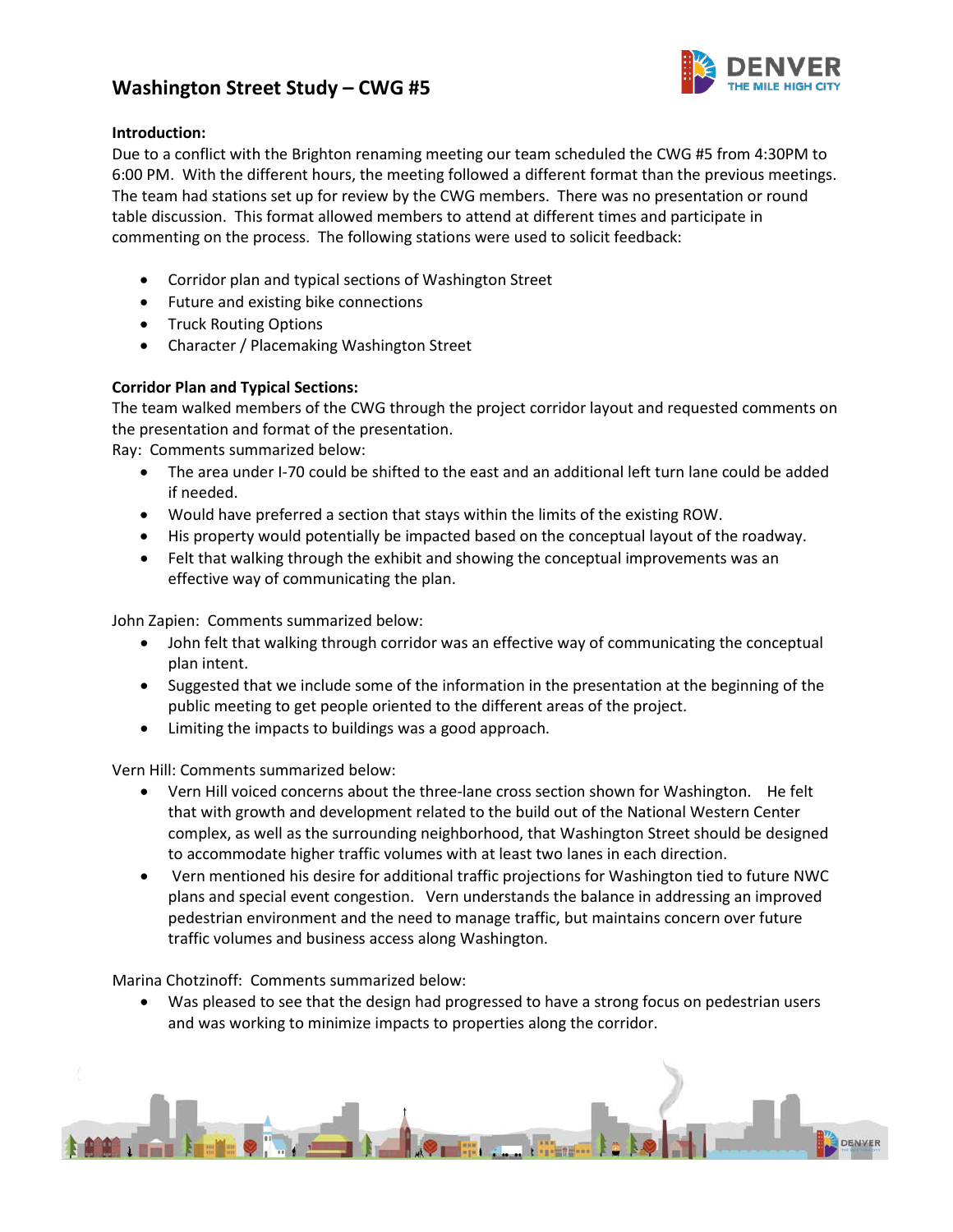

## **Future and Existing Bike Connections:**

Jill Locantore mentioned it will be good to highlight 50<sup>th</sup> Ave from the South Platte River Trail to Washington Street as a proposed bike connection to Washington. She mentioned the existing access point to the trail located at 50<sup>th</sup> Avenue and how that street is currently not that bad for bikes since there are not many cars on the street. We discussed how that access point is the first one you see if you are coming from downtown (rather than the one on  $51<sup>st</sup>$ ). She even mentioned that was the way she arrived at the Community Working Group meeting. In addition, she mentioned the need to provide more detail on pedestrian enhancements to intersections such as bump outs.

## **Truck Routing Concerns:**

Dave Oletski shared his concerns about trucks in the neighborhood with the team. His concerns revolve around trucks using mostly east-west neighborhood streets (44<sup>th</sup> 45<sup>th</sup> 47<sup>th</sup> and 51<sup>st</sup>) and some northsouth (Lincoln St) to get to and from the industrial areas on the western side of the neighborhood, both north and south of I-70. There is a strong desire by the community that the City find a way to minimize cut-through truck traffic and regulate trucks to signed routes as soon as possible.

## **Character / Placemaking Washington Street:**

## **BOARD #1 - WASHINGTON STREET PLACEMAKING**

- "Existing Bicycle Routes" in Legend: Is "existing" the right word?
- Use "Character Area" to label section titles
- Add end-streets to section titles
- Improve/refine labels: directional
- Add labels/shading to sections for clarification purposes
- State 2 Typ Sections for Character Area 3
- Add street names to all diagrams (common to all boards)

#### **BOARD #2 - CHARACTER AREA I SOUTH GATEWAY**

- "Potential Trail Connection" is in the same location as the current and horrific connection. The trail connection at 50th offers much better trail access.
- "Future use" bubble is confusing
- Add directional information (which way you are looking)
- Add dimensions on section
- Common to all boards: the word "character" is confusing, and could be confusing to the public who has recently been working w/ Historic Denver to identify the historic character districts in Globeville

#### **BOARD #3 - CHARACTER AREA II PLACEMAKING OPPORTUNITIES**

- "Bus Turnaround?" Could this area be utilized as a bus turnaround or transfer station?
- Labels on the photos/images would help the public better understand why the image is included on the board – especially under the "sustainability character images"?
- CDOT does not own this entire parcel, which has been verified before
- Refine labels for clarification purposes

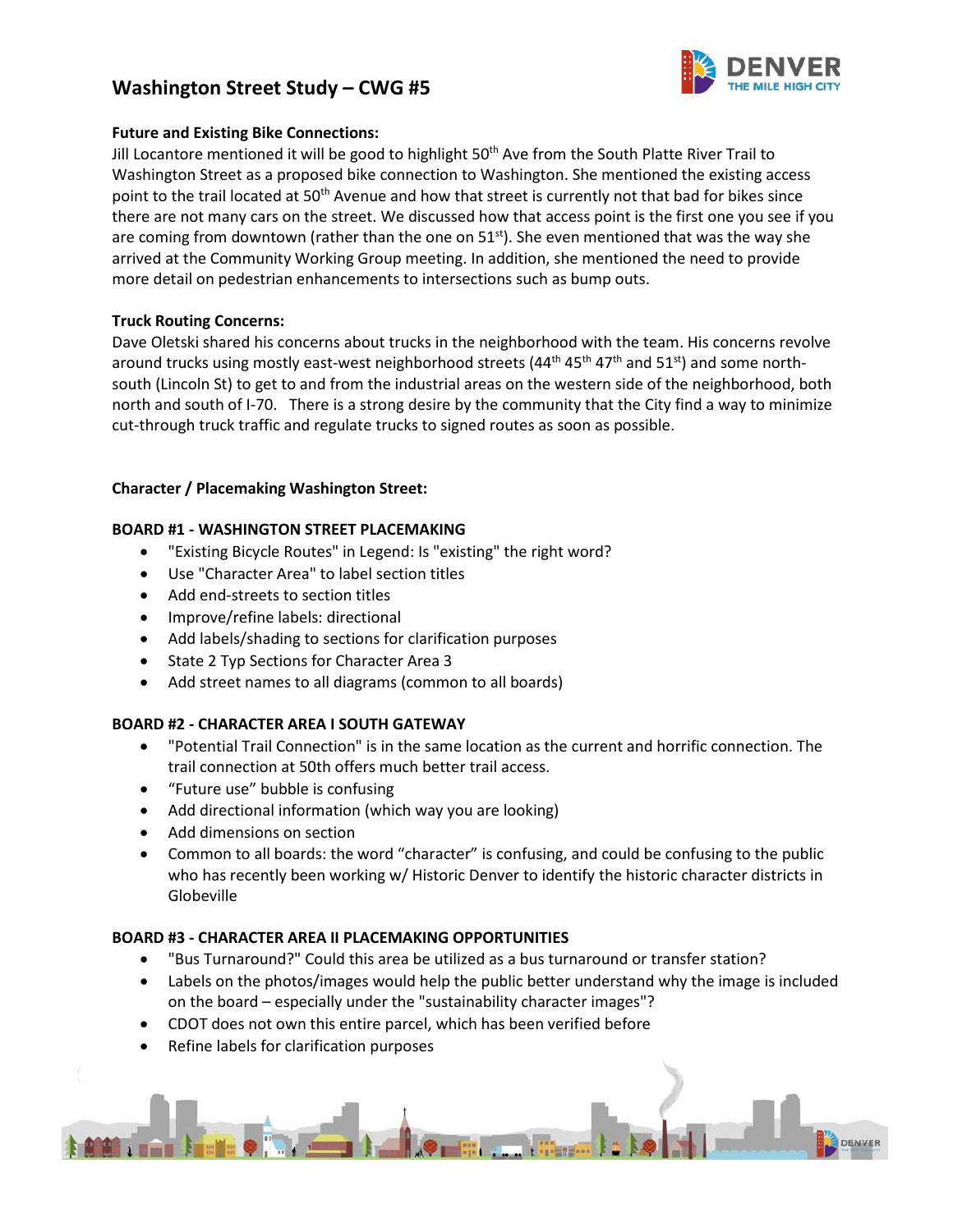

- Refine diagrams for clarification purposes
- Add directional information (which way you are looking)

## **BOARD #4 - CHARACTER AREA III NORTH GATEWAY**

- " Could this area be utilized as a bus turnaround or transfer station?
- Intersection unsafe; existing curb radii at corners are too tight and catch trailer tires on turning vehicles.
- Storm on 51st from RR east can this site help treat this water?
- Could WQ help can Water Quality Treatment help reduce big storm flows here?
- Images for redevelopment older, more established not just buildings, but a "big city" feel: other similar locations are South Broadway or 8th & Colorado
- On-street Lunch / Break Space = thumbs up; local businesses would appreciate a public space that can be used by local workforce.
- Do not like the plaza images or the idea of having a plaza at these locations. There is nowhere for people to sit or gather. These are not organic and do not reflect an ecosystem. They are sectional and fragmented and are not user friendly.

## **BOARD #5 - EXISTING FRAMEWORK**

- Whatever light standard is selected, it should have banner arms to hang flower baskets and banners. They need to clean it up and fix the things that are there already. There are lots of opportunities to add character (with banner arms/baskets).
- The bike rack (in the Globeville family) seems weak and complicated. Prefers the bike rack style in the Platte Valley Family because you can put the front tire through the rack.
- All the elements are already in the neighborhood. Dividing the elements into "families" sets up different people from different demographics to disagree, encouraging division.
- Too much jargon (palette, family, existing)
- Globeville could benefit from design standards that result in more responsible ecological neighborhood improvements
- Prefer the existing palette to be presented as an option

#### **BOARD #6 - TRANSFORMATIVE PROJECT: WASHINGTON ST. STREETSCAPE IMPROVEMENTS**

- Will there be opportunities for Historic Plaques in the redesign?
- There are a number of historic elements that are gone and could be memorialized.
- What if the community wants new streetscape elements that are not shown on the boards?
- It is not clear is being asked on the furnishing boards. Are people voting for "existing" versus "new"? Are they being asked to pick 1 out of 4?
- There need to be waste receptacles for recycling, as well as trash.
- Don't like having to select a family, but want a chance to select a light, a bench, a receptacle that would result in an eclectic assortment of furnishings because Globeville prefers eclectic combinations of elements.

#### **BOARD #7 - STREET TREES**